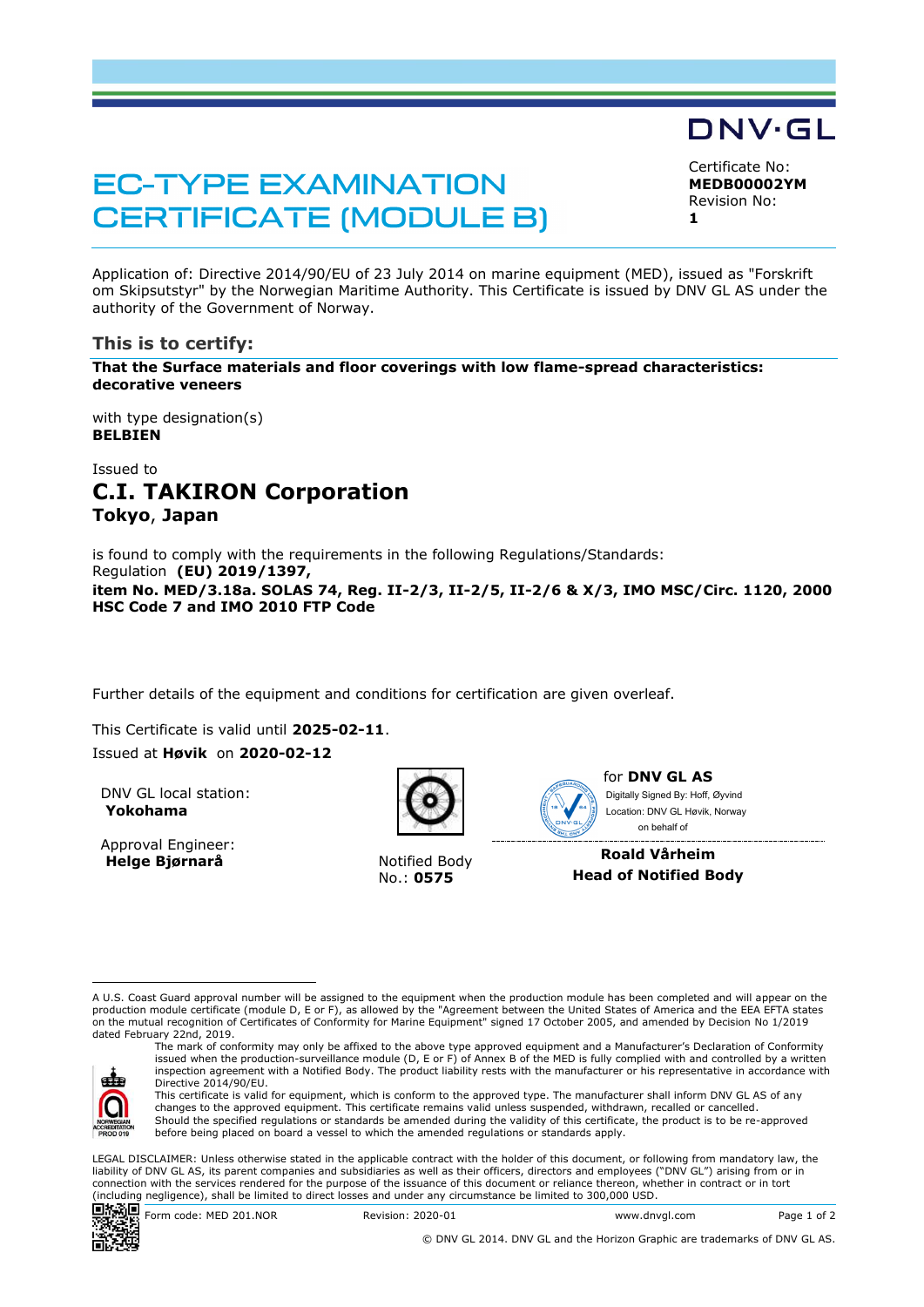Job Id: **344.1-000655-15** Certificate No: **MEDB00002YM** Revision No: **1** 

## **Product description**

"BELBIEN"

plastic laminate composed of an adhesive layer, a subsurface layer (containing PVC resin, plasticizer, stabilizer, filler and fire retardant), a print layer and a surface layer (containing PVC resin, plasticizer and stabilizer).

Total thickness: 0.23 mm

Total weight: 265 g/m<sup>2</sup>

### **Application/Limitation**

Approved for use as low flame spread surface material, not generating excessive quantities of smoke nor toxic products in fire.

Approved for use as decorative veneer on any non-combustible substrate or a metallic substrate with thickness of at least 2.4 mm.

Maximum gross calorific value shall be documented separately where applicable, ref. SOLAS Chapter II-2 Reg. 5.3.2

Any adhesive used, other than the one used during testing, has to be tested for low flame spread characteristics according to IMO 2010 FTP Code part 5 and to be approved according to the Marine Equipment Directive and bear the Mark of Conformity.

Each product is to be supplied with its manual for application and maintenance.

#### **Type Examination documentation**

Test Report No. 08-618(E) dated 7 April 2009 (Corr.1 dated 4 March 2010) from RIME, Tokyo, Japan. Test Report No. 08-619(E) dated 7 April 2009 from RIME, Tokyo, Japan. Test Report No. 08-620(E) dated 27 March 2009 from RIME, Tokyo, Japan. Test Report No. 08-621(E) dated 27 March 2009 from RIME, Tokyo, Japan.

### **Tests carried out**

Tested according to IMO FTPC Part 5 and 2 and in compliance with the IMO 2010 FTP Code Ch. 8.

### **Marking of product**

The product or packing is to be marked with name and address of manufacturer, type designation, the MED Mark of Conformity and USCG Approval Number if applicable (see page 1).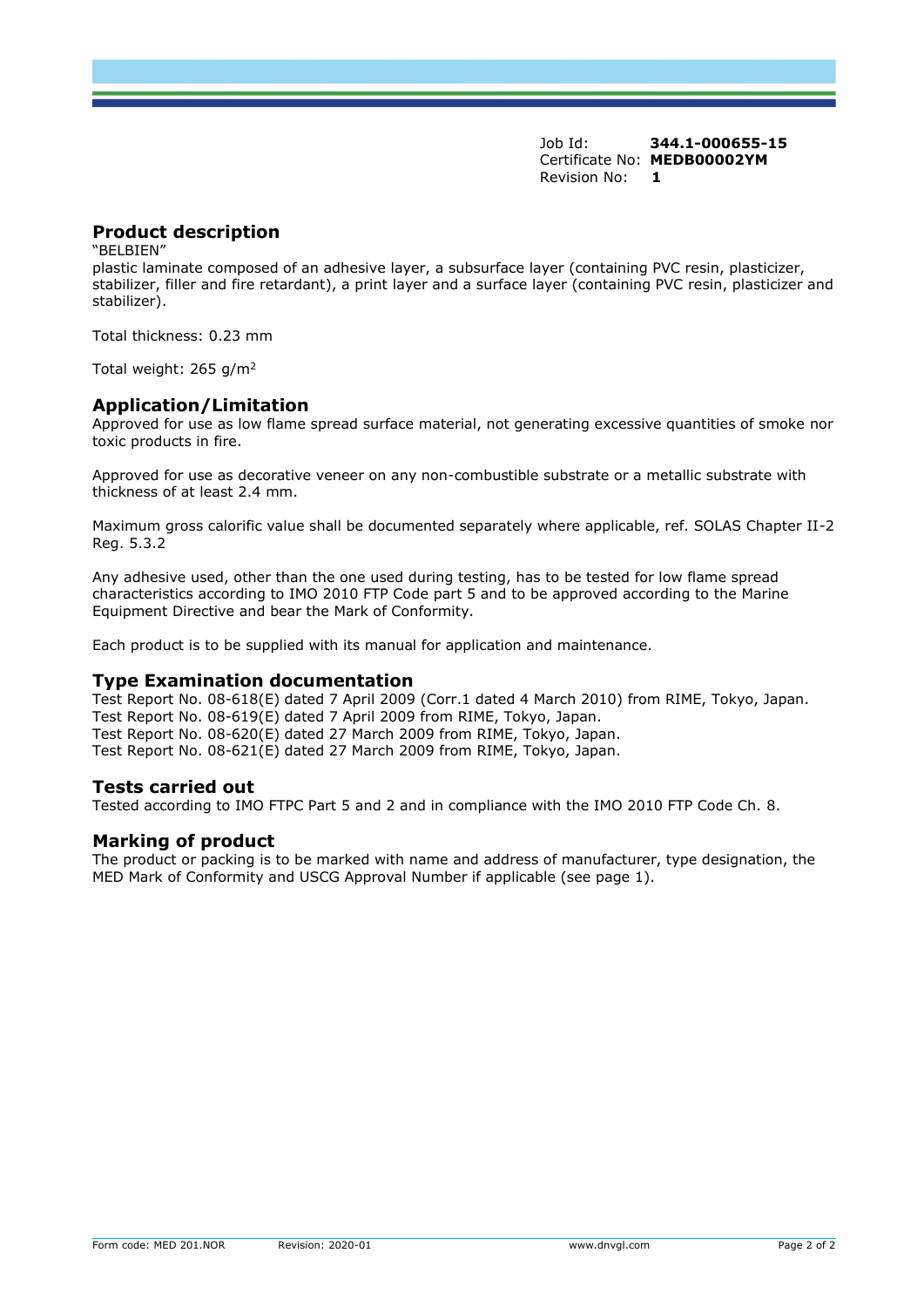# **QS - CERTIFICATE OF ASSESSMENT - EC (MODULE D)**

Certificate No: **MEDD00000XH** Revision No:  $\overline{\mathbf{2}}$ 

DNV·GL

Application of: Directive 2014/90/EU of 23 July 2014 on marine equipment (MED), issued as "Forskrift om Skipsutstyr" by the Norwegian Maritime Authority. This Certificate is issued by DNV GL AS under the authority of the Government of Norway.

## **This is to certify:**

### **That the Quality System for the products**

with type designation(s) as specified in the Appendix to this Certificate

### Issued to

## **C.I. TAKIRON Corporation Tokyo**, **Japan**

is found to comply with the applicable requirements. The quality system has been assessed with respect to the procedure of conformity assessment described in Annex II, Module D in the directive 2014/90/EU and regulation (EU) 2019/1397.

... This Certificate is valid until **2022-03-20**.

Issued at **Høvik** on **2020-02-12**

DNV GL local station: **Yokohama**

Approval Engineer: **Helge Bjørnarå** Notified Body

No.: **0575**



for **DNV GL AS** on behalf ofDigitally Signed By: Hoff, Øyvind Location: DNV GL Høvik, Norway

### **Roald Vårheim Head of Notified Body**

The manufacturer is allowed to affix the U.S. Coast Guard approval number(s) as stated in the appendix attached hereto and as allowed by the "Agreement between the United States of America and the EEA EFTA states on the mutual recognition of Certificates of Conformity for Marine<br>Equipment" signed 17 October 2005, and amended by Decision No 1/2019 dated February



0575/yyyy 0575:

yyyy: Notified Body number undertaking quality surveillance The year in which the mark is affixed



The product liability rests with the manufacturer or his representative in accordance with Directive 2014/90/EU. This certificate authorizes the manufacturer in conjunction with the valid EC Type Examination (Module B) Certificate(s) of the equipment listed before to affix the Mark of Conformity (wheelmark) to the product described herein. This certificate loses its validity if the manufacturer makes any changes to the approved quality system which have not been notified to and agreed with the notified body named on this certificate. This certificate remains valid unless suspended, withdrawn, recalled or cancelled.

The Manufacturer has to apply for periodical audits to verify the maintenance and application fo the quality system every 12 months.

LEGAL DISCLAIMER: Unless otherwise stated in the applicable contract with the holder of this document, or following from mandatory law, the liability of DNV GL AS, its parent companies and subsidiaries as well as their officers, directors and employees ("DNV GL") arising from or in connection with the services rendered for the purpose of the issuance of this document or reliance thereon, whether in contract or in tort (including negligence), shall be limited to direct losses and under any circumstance be limited to 300,000 USD.



 $\begin{array}{r} \n\boxed{36} \\
\boxed{36} \\
\boxed{20} \\
\boxed{36} \\
\boxed{4} \\
\boxed{1} \\
\boxed{1} \\
\boxed{1} \\
\boxed{1} \\
\boxed{1} \\
\boxed{1} \\
\boxed{1} \\
\boxed{1} \\
\boxed{1} \\
\boxed{1} \\
\boxed{1} \\
\boxed{1} \\
\boxed{1} \\
\boxed{1} \\
\boxed{1} \\
\boxed{1} \\
\boxed{1} \\
\boxed{1} \\
\boxed{1} \\
\boxed{2} \\
\boxed{3} \\
\boxed{1} \\
\boxed{1} \\
\boxed{1} \\
\boxed{1} \\
\boxed{1} \\
\boxed{1} \\
\boxed{1} \\
\boxed{2} \\
\boxed{$ 

© DNV GL 2014. DNV GL and the Horizon Graphic are trademarks of DNV GL AS.